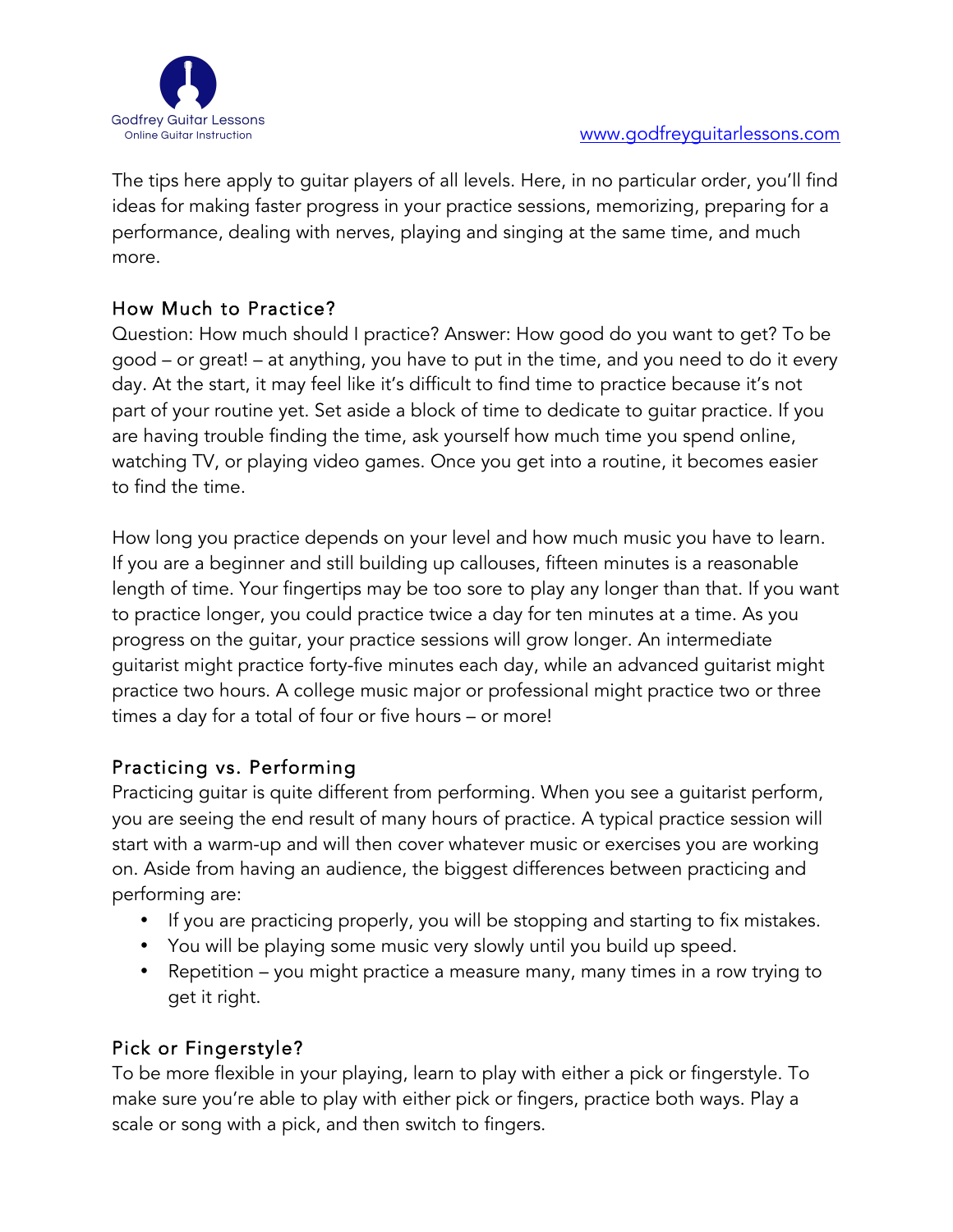

### Slow Down!

Playing fast is impressive, but only if you are playing the right notes. When you listen to a great guitar player rip through a song at lightning speed, you are hearing the final product. What you don't see is the hours she spent practicing slowly and building up speed. Even if a song is supposed to be fast, you first need to slow down – way down! If you practice too quickly, you are training yourself to make mistakes. If you play slowly, you can train your fingers to go exactly where they need to go. Practice so slowly that it's almost impossible to play a wrong note. Then play just a little bit faster, and then a little bit faster, and so forth until you reach the tempo you want to play. You may not reach your speed goal in the first practice session, but you'll get there over

## Focus on Problem Spots

time, and you'll be playing the right notes.

There may be a measure or two in a song where you consistently make mistakes. Instead of playing all the way through a song every time you practice, spend some time working on the spots that give you problems. Slow down to the point where it's almost impossible to miss a note, then gradually bring these measures up to speed.

## Repeat, Repeat, Repeat

To make the best use of your practice, you should repeating things over – and over – and over. When you practice, you are training your muscle memory. If you play something perfectly the first time, play it again so that you learn what it feels like to play perfectly. If you mess up a measure five times and play it correctly one time, don't stop there! Repeat it until you've played it correctly at least twice as many times as you've played incorrectly. If a basketball player is practicing free throws, she doesn't stop after she's made the first free throw. She keeps on shooting the ball so that she learns how it feels to make a good shot. The same goes for guitar practice.

## Record Yourself

One of the best ways to get better is to record yourself. The first time you record yourself can be humbling. A recording has a way of highlighting every single mistake, but don't be discouraged. Once you hear the things you need to fix, you will improve quickly. You don't need expensive equipment to record yourself practicing. Use an inexpensive digital recorder or the voice recorder on your smartphone.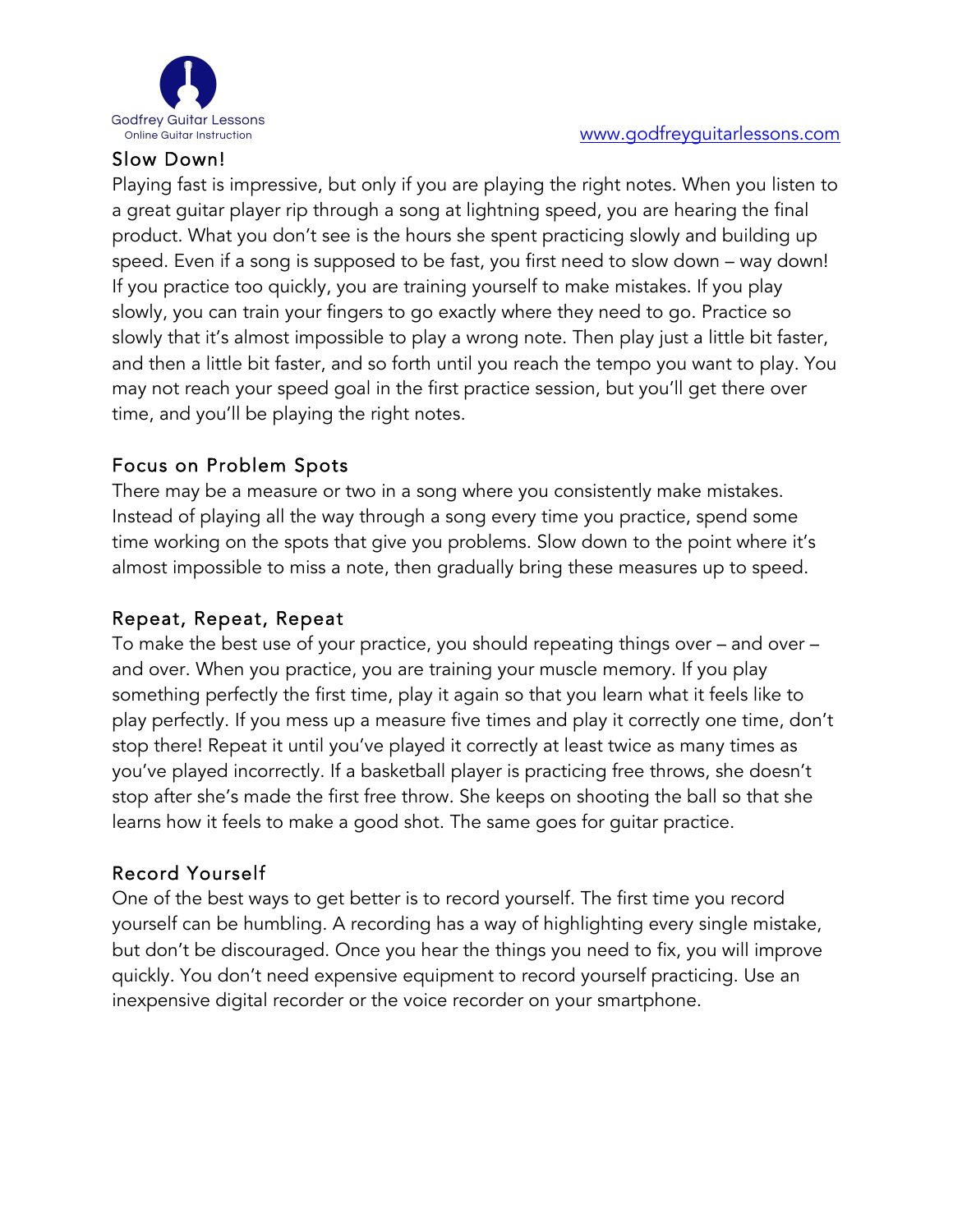

#### Write in Your Music

There's nothing wrong with writing reminders in your music. Pros do this all the time! It's not cheating to write in a note name, circle a repeat sign, or add whatever other reminders you need for a good performance.

### Warm-Up

Most advanced guitar players warm up at the beginning of their practice sessions, and they most definitely warm up before performing. A warm-up helps you prepare both physically and mentally. Even if you are just starting out, you can emulate the pros and play a warm-up. At first, your warm-up may simply be playing a song or exercise from a previous assignment that is easy for you, and when you start learning chords, you can slowly play back and forth between chords to warm-up. At some point, you will start to learn scales, which are great to play as warm-ups.

#### Practice Backwards

Most musicians tend to spend more time practice the first half of the music. If you want to make sure the end of the music sounds as good as the beginning, try practicing back to front. Work on the last few measures until you're satisfied with your progress, and then start a little earlier in the music, working your way back to the beginning.

## Playing without Looking

You may have noticed that many guitar players can play without looking at their hands all the time. This is a skill that comes over time. The more time you spend with the guitar, the more you'll be able to feel where your fingers should go. You can speed the process along if you practice playing by feel. Find a familiar melody or an easy chord progression. Play it once while looking at your hands. Play it again without looking at your hands. See how long you can play a melody without looking at your hands. After you've learned some scales, trying playing scales without looking. Spend a little bit of time doing this every practice session to boost your ability to play by feel.

#### Minimal Movement

Get in the habit of moving your fingers as little as possible. The smaller the distance between your fingers and the strings, the faster and more efficiently you'll be able to play.

#### Sing the Note Names

When you first start learning to read music, sing the note names as you play them. This will help you learn the notes more quickly, and you'll develop an ear for how they should sound.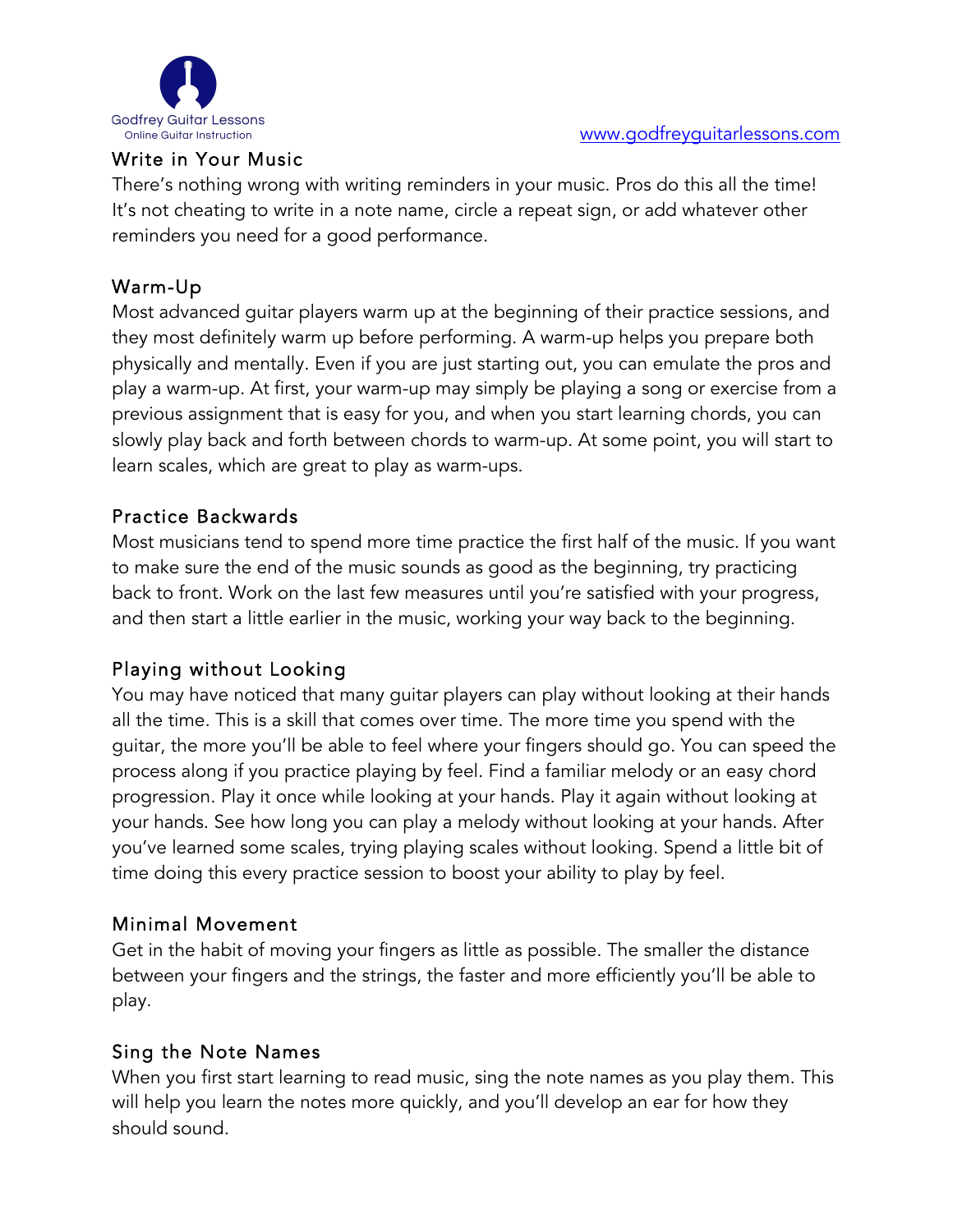

#### Play with a Metronome

One of the absolute most important tools for practicing is a metronome. Using a metronome will help you learn to keep a steady beat. You can also use a metronome to develop your speed. For example, pick a small section of music that you'd like to speed up – four measures at the very most. Set the metronome to a super slow speed. If you can play perfectly three times in a row, increase the metronome speed by 5 BPM (beats per minute). If you can play perfectly three times in a row at the new tempo, increase the speed by another 5 BPM. Continue in this way until your technique breaks down. Write down your max speed at which you can play three times in a row perfectly. The next day, start about 20 BPM slower than max speed and work your way up. Chances are that you'll be able to play faster the next day, and you will definitely be able to play faster if you keep this up for a week or two.

#### Three Ways to Increase Speed

The ability to play fast comes over time. As you continue to learn and grow, you will naturally become faster. Here are three things you can do to speed up the process.

- 1. Scales for Speed Most of the music you play comes directly from scales, the building blocks of music. When you practice your scales, you ingrain note patterns that you will see over and over again in the songs you play. If you are already familiar with scale patterns, you'll be able to play some parts of your music without having to think too hard about the notes.
- 2. Slow, Then Fast Play your music slowly before you try to play it fast. When you play slowly, you learn how it feels to play correctly. If you try to play too fast, too soon, you are only teaching yourself how to play the wrong notes, and you may be add unnecessary tension in your playing that will limit your speed. Start slowly, then gradually speed up over a period of time.
- 3. Speed Bursts You may find yourself getting fatigued if you try to play an entire song at top speed. Try speed bursts. If you are practicing scales, try playing a fast four-note sequence over and over again. Then add another note or two at a time. Same with a song. Try just one measure quickly, and then add another. Even if you only practice a few measures like this, you will be gradually building speed. Speed doesn't come overnight. You have to build it up over time.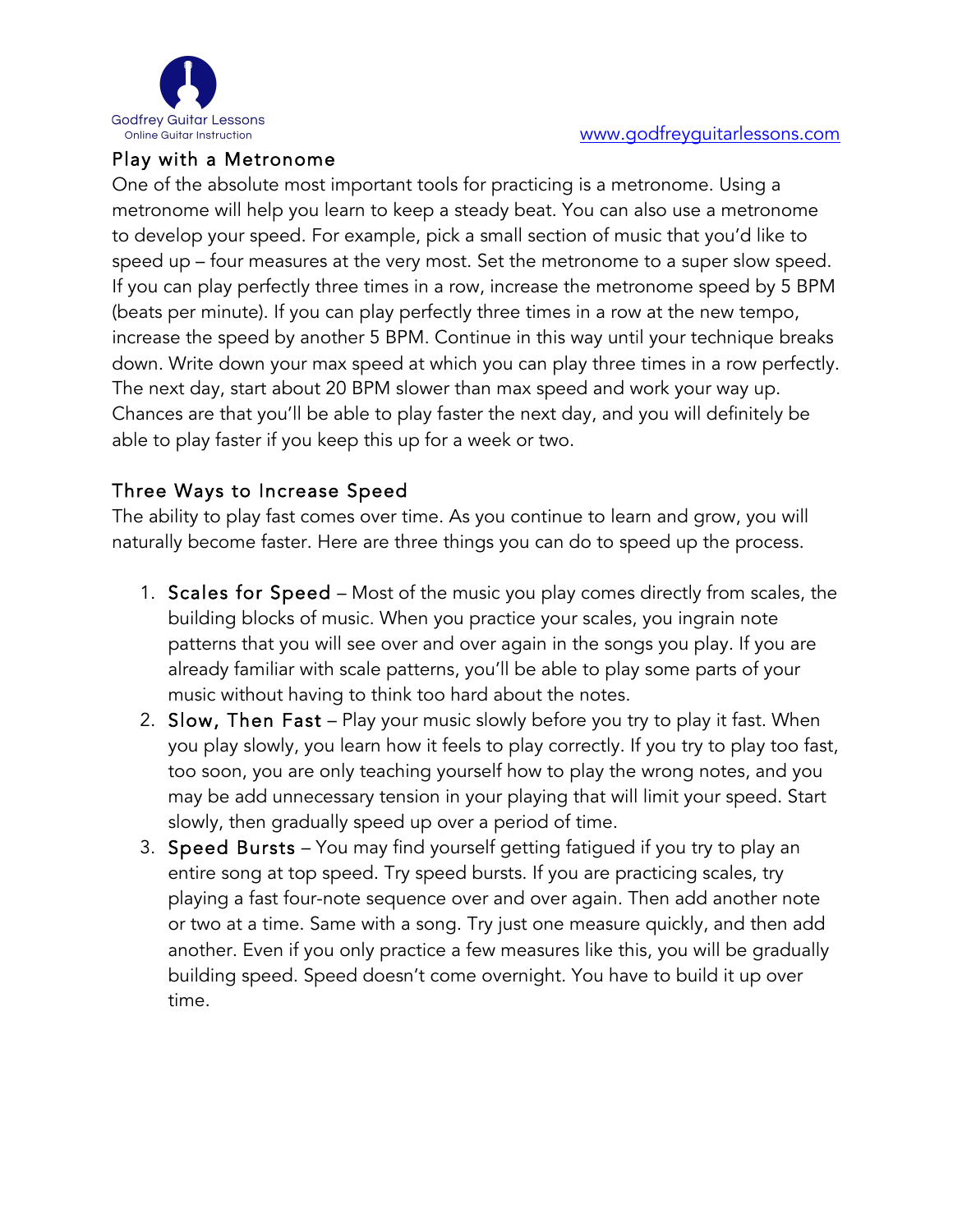

## Listen to Great Players

Listen to great guitar players often. You'll get a sense of what is possible on the instrument, and you'll begin to develop a concept of what you want to sound like. You can also watch videos on YouTube to actually see what the great players are doing. Make sure to listen to guitarists of all styles!

## Preparing for a Performance

These apply to guitarists of all levels.

- Practice, practice, practice!
- Play a run-through. In a normal practice session, you should stop to fix mistakes, but if you make a mistake in a performance, you have to keep going and pretend nothing happened. You should still stop and fix mistakes when you practice, but if you are preparing for a performance, you should also practice playing through a song without stopping, even if you make a mistake.
- If you are performing more than one song, play your music in performance order when you do your run-throughs.
- Practice performing. Play a mini-show for family or friends. Playing a private "show" for one person counts! The more opportunities you have to play in front of people, the more natural it'll feel when it's showtime.
- If possible, practice once or twice where you'll be performing. Practicing in the venue will help you feel more comfortable.
- If you are going to perform standing up, then practice standing up so you get used to how the guitar feels. You may find that you need to tighten your strap when you stand up to play. Ideally, your strap should be adjusted so that the guitar feels the same whether you are sitting or standing.
- Practice with the equipment you'll be using in your performance.

## So Many Strumming Patterns!

There are so many strumming and fingerpicking patterns! Which ones should you learn? Just pick a handful of patterns and get really good at those. You can add more later, but you only need a few to start with. It's nice to know a lot of patterns, but in reality, you'll play the same few patterns most of the time, adding variations as needed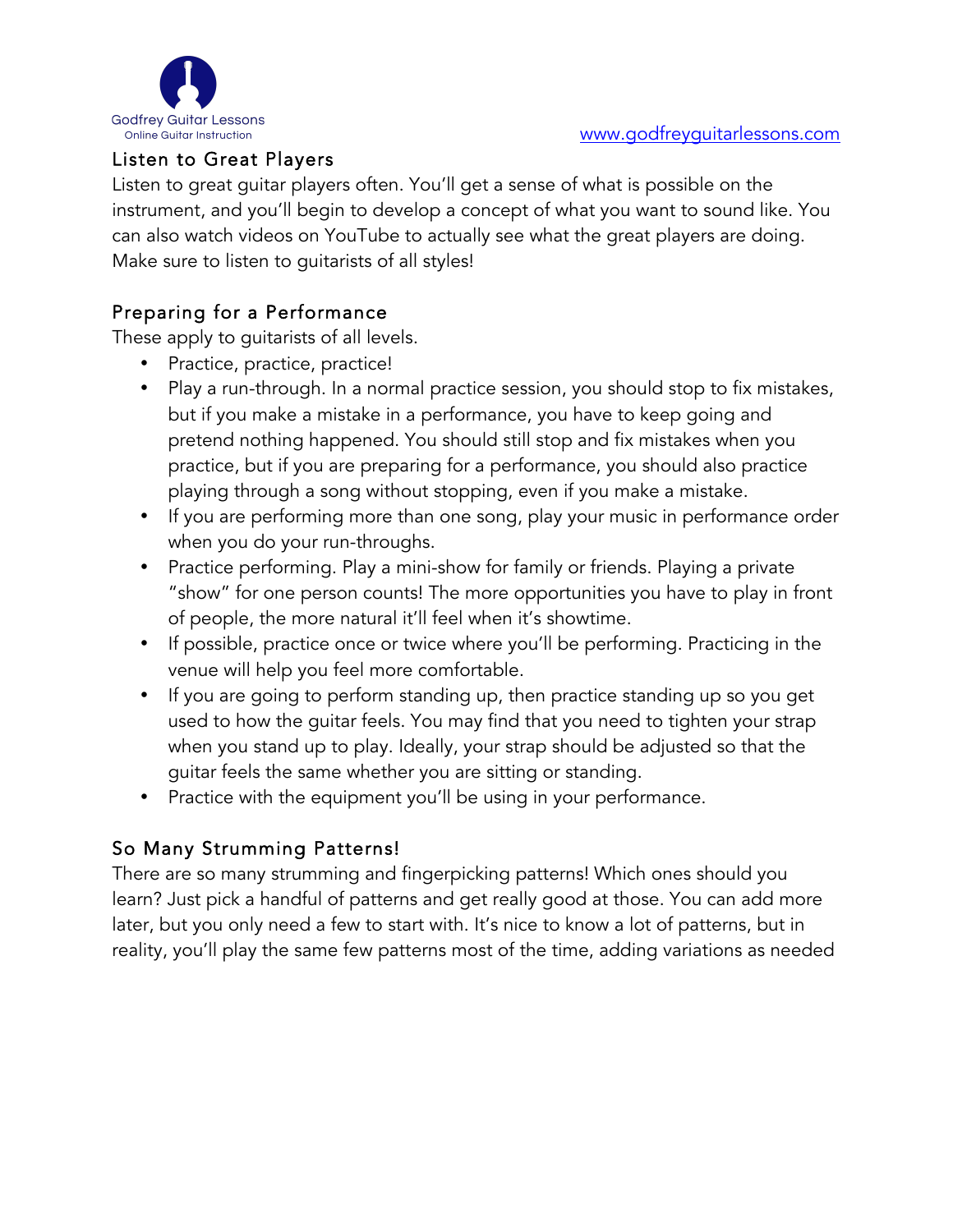

## Sight-Reading Tips

When you play through a piece of music for the first time, you are sight-reading. Some musicians are such good sight-readers that they can read a difficult piece of music nearly perfectly the first time. If you are learning to read music with the *Godfrey Guitar Method* or any other book, you are already developing your sight-reading skills.

The best way to improve your sight-reading is to practice sight-reading. Buy a songbook with a lot of music in it, then sight-read one or two songs every day. Before you play through a song, look it over for potential problem spots. Get in the habit of scanning through the music before you sight-read it. Scouting ahead isn't cheating – it's what the pros do.

- Look at the beginning of the music for the tempo, time signature, and key signature.
- Then scan the music for repeats, roadmaps (D.S., D.C.), tempo changes, and key changes.
- Look for any spots that may trip you up a fast run, an awkward part of the melody, or whatever might throw you off.
- Finally, play through the music without stopping. Even if you make a mistake, don't stop. Play a slower tempo than marked. After sight-reading the whole song, you can go back and take a second shot at things you may have missed.

## Three Best Tools

To make the best use of your practice time, the three most important tools in your toolbox are a pencil, a metronome, and a recording device.

• Pencil

Use a pencil to write reminders in the music such as fingerings, circling a repeat sign, etc.

• Metronome

Using a metronome will teach you to keep a steady tempo. You can also use a metronome to help you slow things down when you need to tackle a challenging section of music, and you can use a metronome to build your speed by increasing the tempo little by little.

• Recorder

Your teacher can point out areas where you can improve, but there is no substitute for hearing it yourself.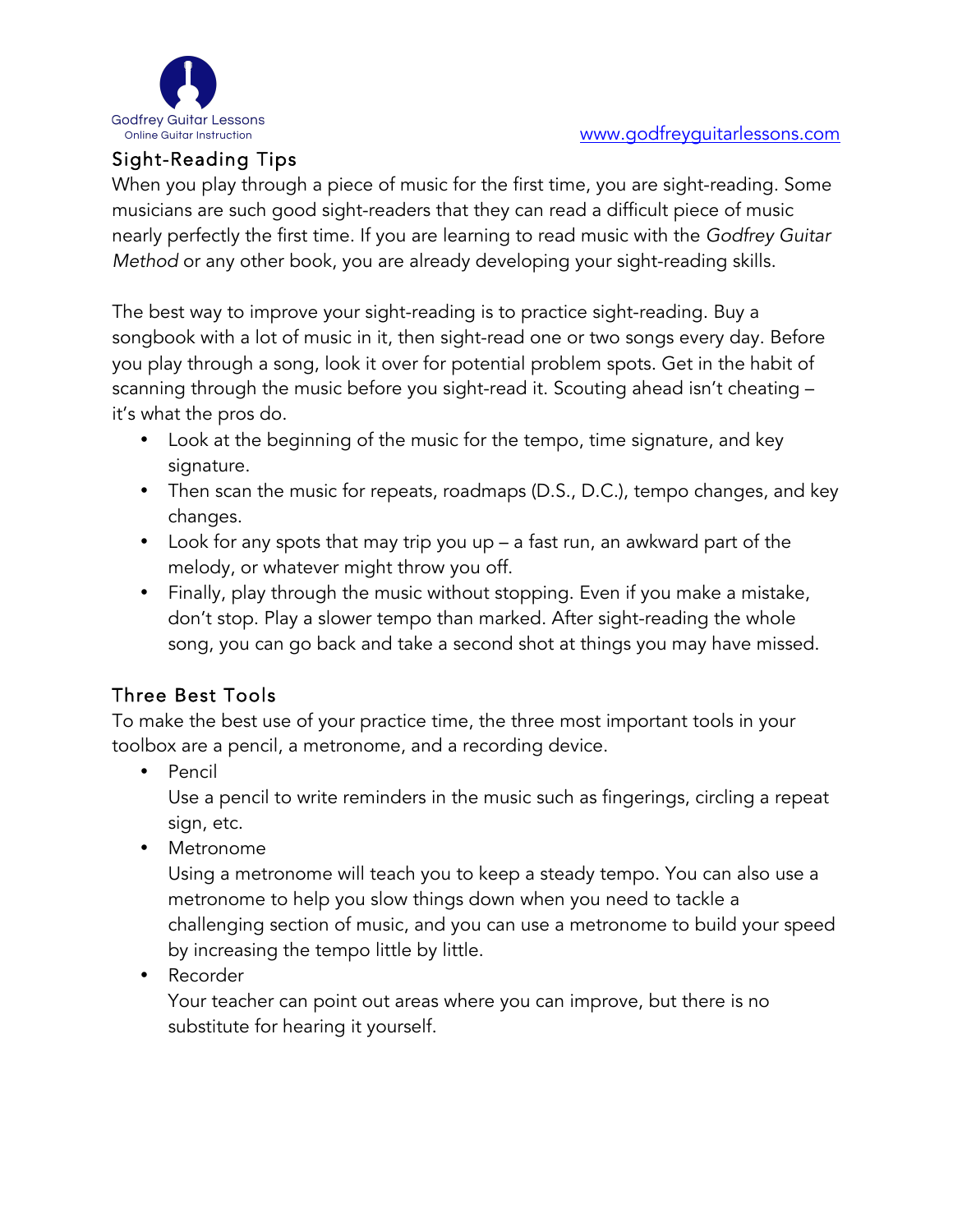

## Why Learn to Read Music?

You hear stories about great musicians who don't read music. These musicians are the exception. There are even more great musicians who do read music! When you know how to read music, you don't have to look up the TAB, and you don't need someone to play it for you first. There are many guitarists who don't know how to read music. If you read music, you will stand out, and you will open yourself up to professional opportunities that are unavailable to non-readers.

# Songbooks

Where you can get music? You can find lead sheets online. (Lead sheets contain the essentials: notes, chords, and lyrics.) It's very useful to have collections of music on your shelf. Here are some suggestions:

## • *The Daily Ukulele*

The chord diagrams in this book are for ukulele, but you can play guitar chords and read the melodies. This is a great collection of 365 songs in a variety of styles.

## • *The Real Book* (also *The Real Vocal Book*)

A treasure trove of jazz songs. *The Real Book* is instrumentals only. *The Real Vocal Book* has lyrics.

- *The Folksong Fakebook* A collection of more than 1,000 folk songs.
- *Encyclopedia of Celtic Tunes for Flatpicking Guitar* A great collection of Irish and Scottish instrumentals.
- *The Celtic Fakebook* More great Irish and Scottish tunes with lyrics.
- *The Ultimate Christmas Fake Book* Self-explanatory.
- *The Ultimate Christmas Guitar Book* Also self-explanatory.
- *The Best Fake Book Ever* I don't know if it's the "best," but it has over 1,000 songs, mostly popular music from the '50s through '70s.
- *This Is the Ultimate Fake Book* Another grandiose title, but it has over 1,2000 songs, with a mix of jazz standards and popular oldies.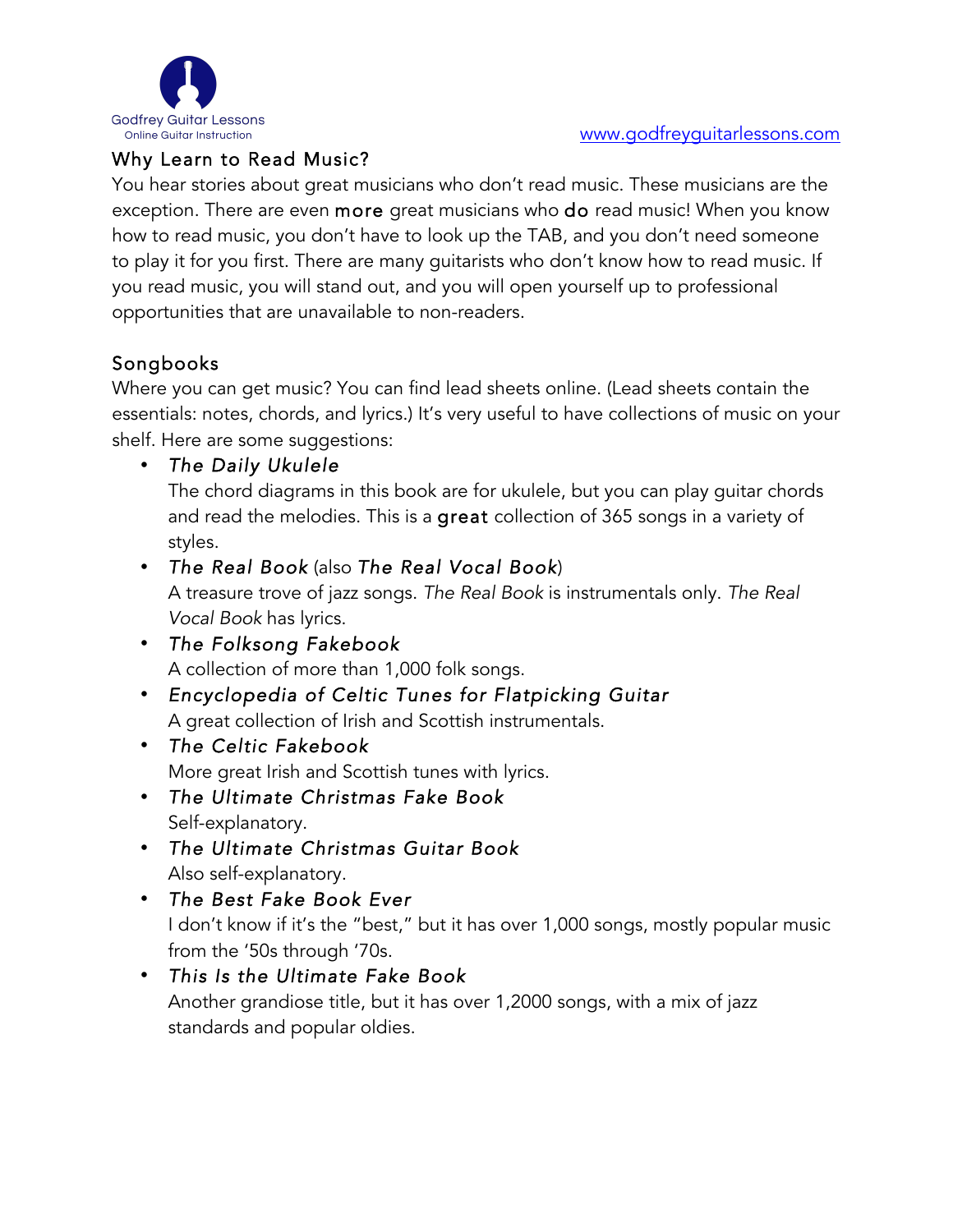

### Memorizing

While it's important to be able to read music, it's also important to memorize music, especially if you want to start playing gigs.

- Make memorizing a habit. Spend part of each practice session memorizing something or reviewing some music you have memorized.
- Don't try to memorize an entire song in one sitting. Memorize four to eight measures at a time.
- Repeat, repeat, repeat!
- If you sing, practice singing away from the guitar on a walk, in the car, etc.
- If you are memorizing an instrumental version of a song that has lyrics, learn to sing the melody and memorize the words. This will bring more life to your instrumental, and putting words with the melody will help you remember the notes more easily.
- Look for patterns within a song. You will often see the same sequence of chords repeated from one section to the next.
- As you memorize more songs, look for patterns and similarities between different songs.

### Smooth Chord Changes

When you first start learning to play chords, it seems like it will take forever before you can change quickly from one chord to the next. Don't worry; you'll get smoother over time. Here are some ways to improve your chords.

- Play on your fingertips and keep each finger curved to avoid touching other strings.
- For the best tone quality, place each finger close to the fret, but not directly on top of the fret.
- Pluck one string at a time to make sure each string is ringing clearly.
- Play chords slowly at first for accuracy. Your speed will naturally increase over time.
- When playing from one chord to the next, look for similarities between chords. Sometimes two chords will have a similar shape (such as C and G7). Other chords may share a common finger (such as C and D7), or one finger may only have to move a little bit (such as G to D7 if you play G with fingers 1, 2, and 3).
- Pick two chords and practice playing them back and forth over and over again.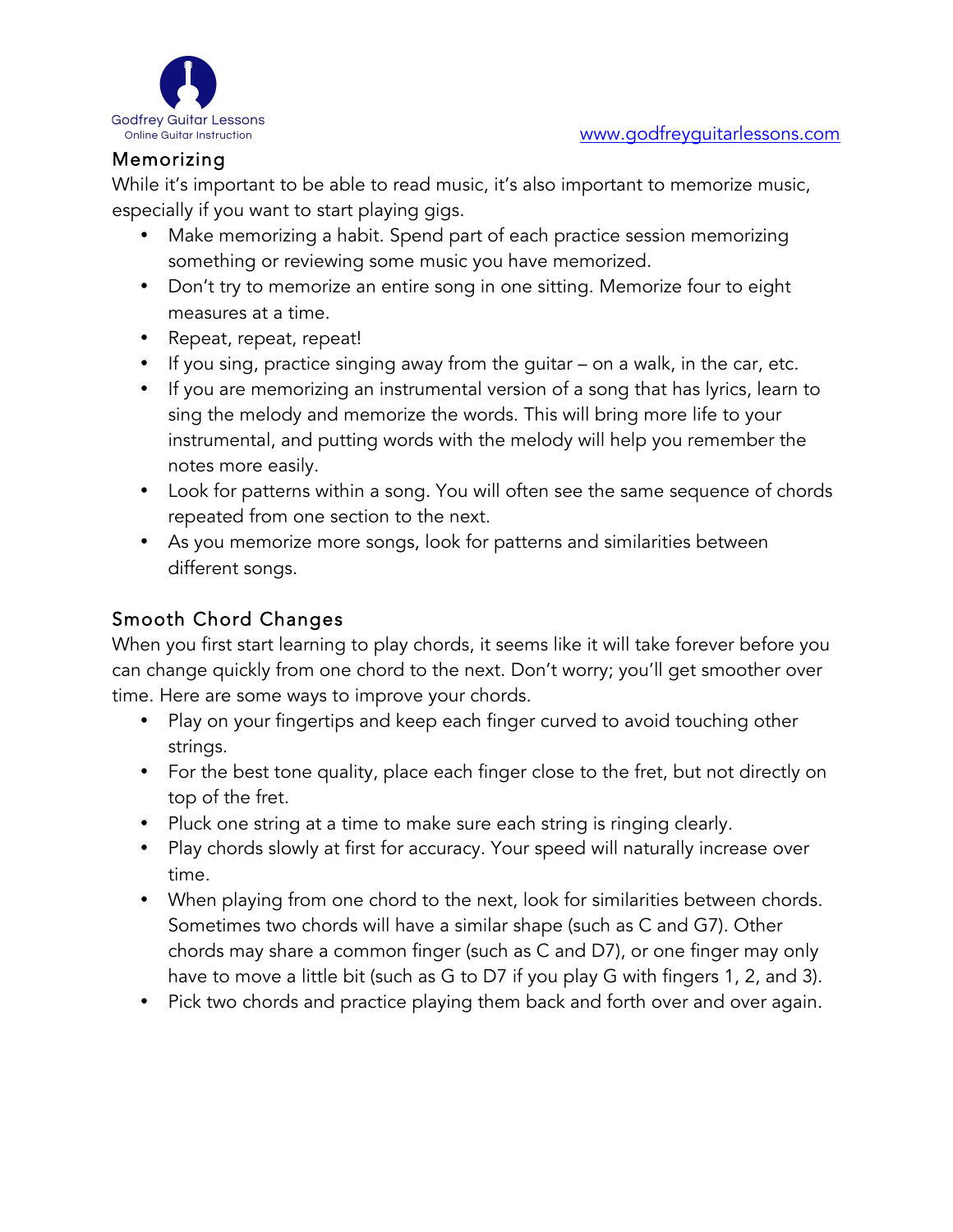

# Stage Fright

Most performers experience stage fright. When I first started playing in front of audiences, I got so nervous that my hands would shake. I still get nervous, but I've learned to manage my stage fright. Here is what has worked for me.

- Perform as often as you can. It doesn't have to be a paid gig. For example, you could play at a retirement center once or twice a month, or play at some open mics. The important thing is to get used to getting in front of people to play. The more often you perform, the more normal it will feel.
- Be ultra-prepared. The more you practice, the more confident you'll feel as a performer.
- Get comfortable with your equipment. If you are going to perform standing up, practice standing up. If you are going to be using an amp, practice with the amp. Learn how to quickly adjust your amp's settings, as well as the volume and tone knobs on your guitar.
- When you get nervous, don't try to fight the nerves. I discovered the hard way that, the more I tried to suppress my nerves, the worse my hands would shake. It felt like I was fighting myself. Now, when the nerves hit, I accept that it is happening, and I take deep, calming breaths. I imagine breathing calmness into my body and breathing out the nerves.

## Less Is More

When you are accompanying someone else, the simplest accompaniment patterns are usually the most effective. Once you have developed solid technique, it's tempting to play fancier accompaniments, but if you try to do too much as an accompanist, you'll get in the way of the soloist. As an accompanist, your role is to support whoever is playing the melody and to lay down a good groove. This also applies to playing in a band. The more people there are in a group, the less each person has to do.

## Why Scales?

The *Godfrey Guitar System* emphasizes scales. Here's why:

- Scales are the building block of musics. Once you know your scale patterns especially the major scale patterns – you'll find it easier to learn new music.
- You can use scales to increase your speed.
- Scales are a great way to warm up your fingers and prepare your mind for practicing or performing.